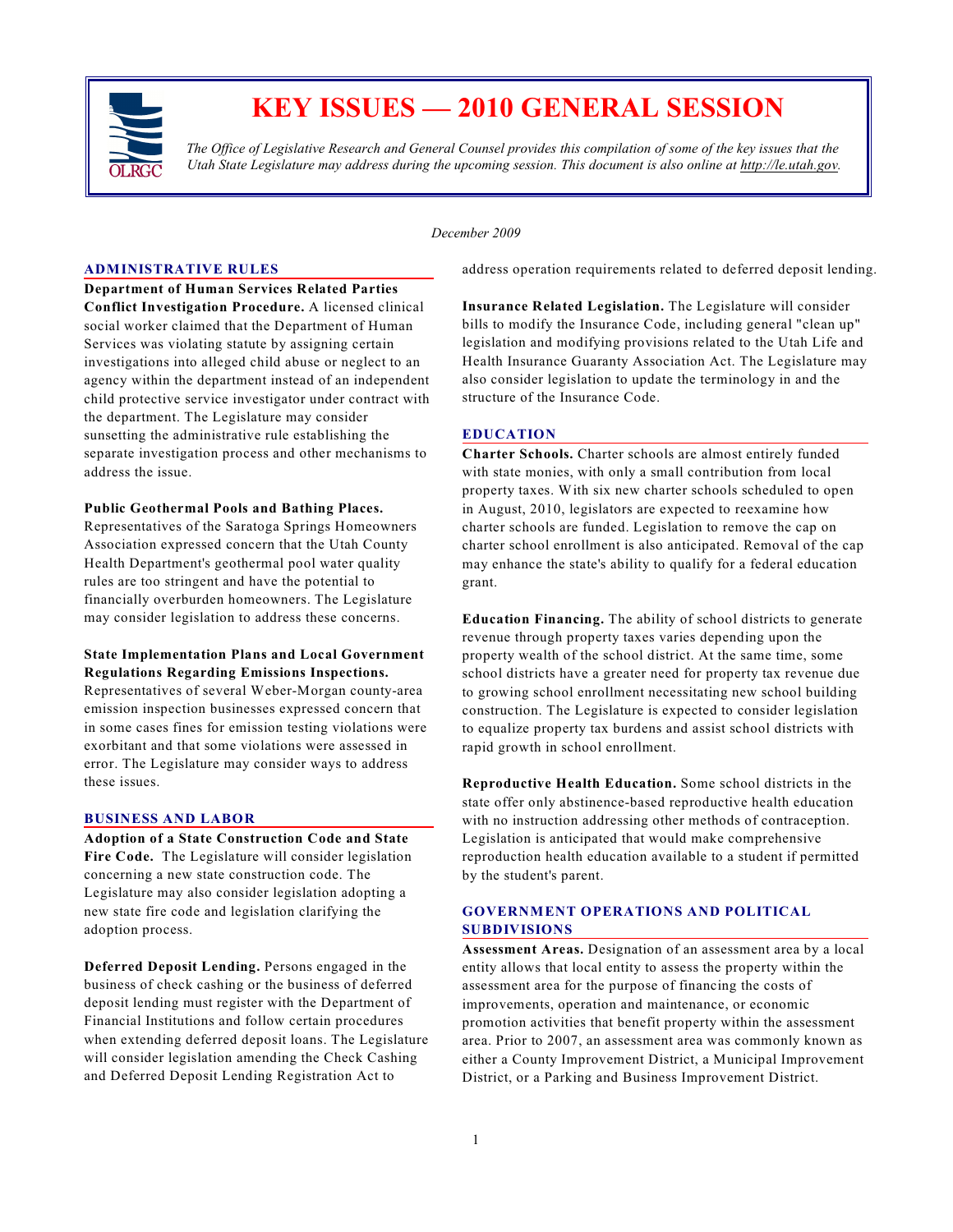Legislation modifying assessment area provisions will likely be introduced in the 2010 General Session.

**Campaign Finance.** Requiring electronic filing of campaign reports, requiring more expenditure detail, and providing dollar contribution limitations are methods being discussed to increase transparency on financial disclosure statements to allow the public to better determine how campaign money is spent and who received the money.

**Land Use.** The Legislature has given to municipalities and counties generally broad authority, though there are some restrictions and requirements, over regulating land use. A municipality regulates land area within its municipal boundary. A county regulates land area within the unincorporated part of the county. Legislation modifying requirements and restrictions for public notice, subdivisions, transferable development rights, applicability to other government entities, and zoning will likely be introduced in the 2010 General Session.

**Local Entity Boundary.** The Legislature has outlined in statute the processes whereby a municipality, county, or other local entity may change its boundary through incorporation, dissolution, consolidation, division, annexation, withdrawal, or boundary adjustment. Legislation modifying requirements and restrictions for some of these processes will likely be introduced in the 2010 General Session.

**One-Year Lobbying Ban**. Current statutory provisions prohibit a former legislator and other state officers from lobbying state public officials for one year after leaving office. An exception is made for lobbying on behalf of a business that the former state officer is associated with, unless the primary activity of the business is lobbying or governmental relations. Some groups suggest eliminating some of the exceptions.

**Public Officer Ethics.** This interim the Legislature created a joint Ethics Interim Committee to look at ethics reform issues relating to legislators. After reviewing several aspects of reform the committee passed unanimously, "Joint Resolution on Ethics Complaint Procedures." The resolution changes the current process by which complaints are filed and heard by the Legislature in several ways. The most significant change is the creation of a nonpartisan commission to first hear ethical complaints against legislators.

## **HEALTH AND HUMAN SERVICES**

**Abortion.** Recently, a 17-year old pregnant girl allegedly hired a man to beat her in order to end her pregnancy. An Eighth District juvenile court judge held

that under existing law she could not be prosecuted for criminal solicitation to commit murder. In response, the Health and Human Services Interim Committee has recommended draft legislation that amends provisions of the Utah Criminal Code to describe the difference between abortion and criminal homicide of an unborn child and to remove prohibitions against prosecution of a woman for killing an unborn child or committing criminal homicide of an unborn child. The state has filed a notice that it will appeal the juvenile court judge's ruling.

**Federal Health Reform.** Congressional health reform proposals have the potential to affect Utah's Medicaid program, the state's regulation of health insurance, Utah insurers, Utah medical care providers, Utah employers, and Utah consumers. The Legislature may consider legislation in response to federal legislation, either proposed or adopted, including legislation that would allow the state to "opt out" of federal reform.

**State Health Reform.** During the 2007, 2008, and 2009 general sessions, the Legislature enacted legislation designed to lay a foundation for significant health care reform. Several follow-up pieces of legislation have been developed by the Health System Reform Task Force and will be introduced during the 2010 General Session. Other follow-up legislation may be introduced, including legislation relating to the Utah Health Exchange—the second of only two health insurance purchasing exchanges in the country. The Exchange becomes fully operational January 1, 2010, but by design will serve only a limited number of enrollees. To facilitate future enrollment expansion, legislation may be necessary to address the sharing of risk across participating insurers.

**Substance Abuse.** Substance abuse continues to take a large toll on individual lives and state agency budgets. The Legislature will consider six bills recommended by the Health and Human Services Interim Committee that address the scheduling of controlled substances, the reporting of overdoses, the use of the Controlled Substance Database, and the statutory definitions upon which state regulators and the law enforcement community rely. Other legislation related to substance abuse may also be introduced.

**Tobacco.** Raising the tobacco tax has been suggested both as a way to address state revenue needs and a way to promote public health by discouraging smoking and funding public health related programs. Legislation to raise the tobacco tax will likely be introduced for the second time in as many years during the 2010 General Session.

# **JUDICIARY, LAW ENFORCEMENT AND CRIMINAL JUSTICE**

**Expungement Revisions.** A person arrested or convicted of a crime may be permanently barred from certain privileges in society, if an expungement is not available. There is some controversy surrounding the issue of expungement. Legislation will be introduced that sets out the steps a petitioner must take to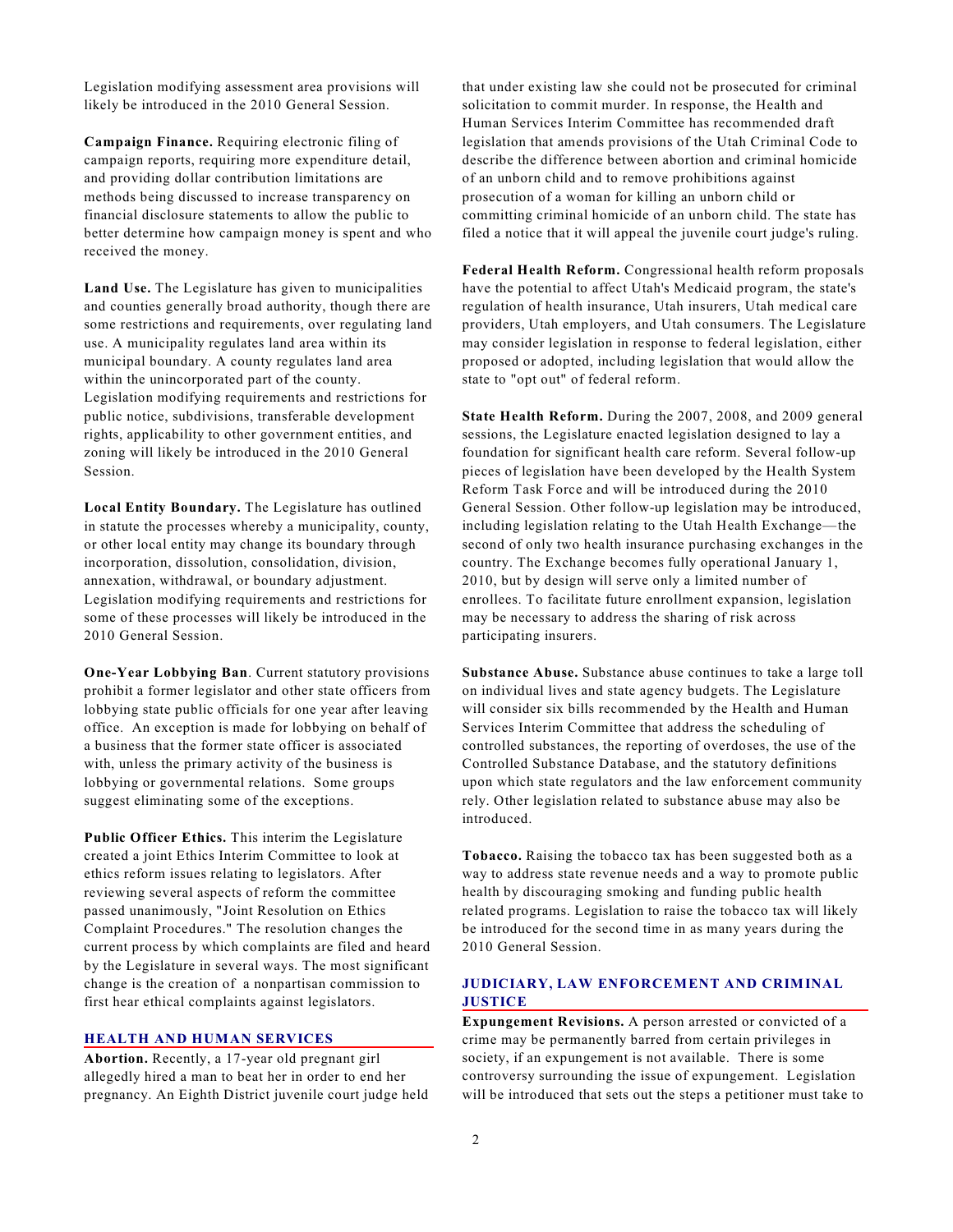obtain an expungement, and specifies which offenses may not be expunged. The proposed legislation provides notice of a petition for expungement to the prosecutor, the victim, and in the court's discretion, the Division of Adult Probation and Parole. The Bureau of Criminal Identification may charge application and issuance fees for a certificate of eligibility for expungement and may deny a petitioner a certificate of eligibility if the petitioner provides false or misleading information on an application.

**Inmate Health Insurance.** Medical care for inmates in Utah's prisons costs Utah taxpayers approximately \$28 million in Fiscal Year 2009. The Utah Department of Corrections reported that there are a few inmates in the Utah prison system who have health insurance benefits through a spouse's employer or other private contract but are not using their benefits because the state is paying for their care. Legislation will be introduced that provides that if an insured is otherwise eligible for health or dental benefits under an existing policy, an insurer may not exclude coverage for an insured who is an inmate housed in a correctional facility or an offender in the custody of the Department of Corrections. The legislation specifies other requirements and exempts injuries to the insured caused by self harm or as a result of physical violence committed either upon or by the inmate.

Post Conviction Remedies. Due to concerns regarding the frequent use of Utah's Post-Conviction Remedies Act for inmate appeals, this legislation will amend a section of the act to clarify that the exemption relating to a claim of ineffective counsel is the only ground for relief available under the act.

# **NATURAL RESOURCES, AGRICULTURE, AND ENVIRONMENT**

**Canal Safety.** In July, 2009, a portion of a hillside in Logan, Utah gave way, breached a canal barrier, and sent tons of water and debris cascading into a neighborhood below. The Governor and Legislature have been studying whether regulation of canals is needed to protect the public. It is expected that legislation will be introduced addressing canal safety.

**Stream Access.** In 2008, the Utah Supreme Court issued an opinion in the case of Conatser v. Johnson which addressed the scope of recreation access from public waters onto private stream beds. It is expected that legislation will be introduced clarifying or modifying the Conatser case.

# **PUBLIC UTILITIES AND TECHNOLOGY**

**Internet Security.** Internet fraud such as phishing, pharming, identity theft, and cybersquatting are

continuing to evolve and as a result existing laws need to be updated. Draft legislation, Utah E-Commerce Integrity Act, has been prepared which addresses the new fraudulent acts and prohibits certain related behavior.

**Natural Gas Vehicle Fuel Infrastructure.** Individuals and public and private sector entities use natural gas vehicles in their fleet services, but that use is limited due to few natural gas fuel stations across the state. The Legislature may consider legislation to increase the number of natural gas fuel stations.

**Renewable Energy Definition.** The existing renewable energy definition does not include new energy-generation technology developments. The Legislature may consider legislation that broadens the definition to include new processes, such as compressed air technology for methane and other gases.

#### **REVENUE AND TAXATION**

**Cigarette and Tobacco Taxes.** The state currently imposes a tax on cigarettes at a rate of 69.5 cents per pack. In addition, a tax is imposed on moist snuff (75 cents per ounce) and on other tobacco products (35 percent of manufacturer's sales price). Various measures (the number of taxable packs per capita sold, total packs sold, and percentage of adults who say they smoke) indicate a declining tax base over the past thirty years. The tax rate has been periodically increased over time, with the last increase in the cigarette tax in 2002. Legislation may be introduced to address the taxation of cigarettes, moist snuff, or other tobacco products.

**Estimated Quarterly Payments for Individual Income Tax.**

Currently, wage-earners have individual income taxes withheld from each paycheck, spreading the collection of income taxes throughout the year. Those with non-wage income, such as business income or capital gains, are not subject to the same requirements for non-wage income. Legislation may be introduced to require quarterly estimated tax payments for households with income above certain thresholds.

**Sales and Use Tax on Food.** Prior to 2007, food and food ingredients ("food") were taxed the same as most other items within the sales and use tax base. With legislation enacted during the 2006 and 2007 General Sessions, the Legislature reduced the state sales and use tax rate on food to 1.75 percent and removed food and food ingredients from the tax base of all local option sales and use taxes other than the 1 percent local option and .25 percent county option sales and use taxes. As a result, food is now taxed at a uniform 3.0 percent statewide. Food is both one of the more stable components of the sales tax base as well as one of the more regressive components. Legislation may be introduced relating to reinstating the sales and use tax on food.

Sales and Use Tax - Seller Discount. Certain sellers that collect sales and use tax revenue are required to file a return and remit sales and use taxes monthly. Those that remit on a monthly